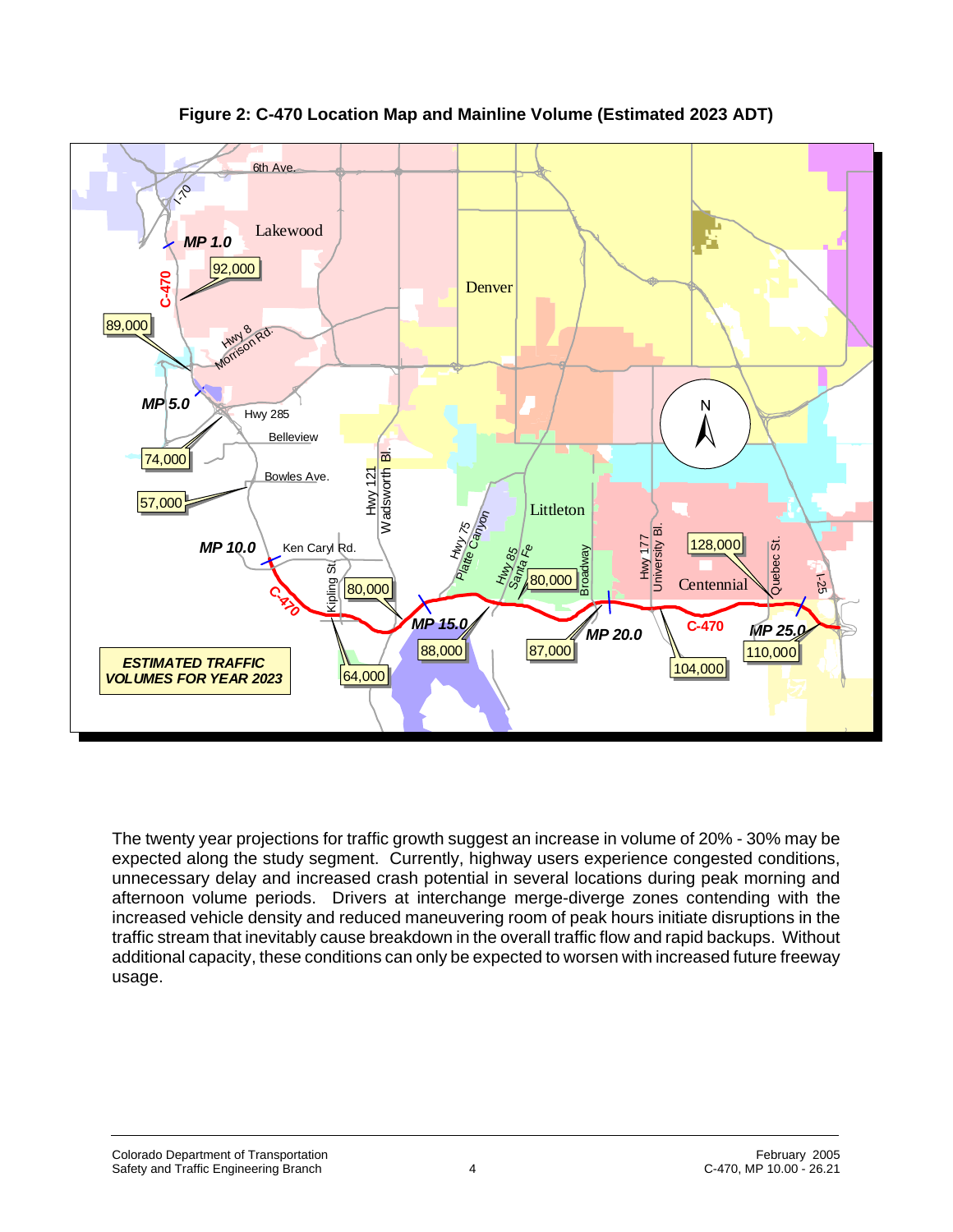# **Accident History and Problem Analysis**

The accident history for the period of January 1, 2000 through December 31, 2002 was examined to identify the accident type distribution profile. Approximately 1,565 accidents occurred within the study corridor during the 3 year study period. This includes those accidents reported on the crossing streets and ramps within interchanges.



On an accident severity basis, this 3 year total includes:

**Property Damage Only (PDO) crashes:** 1,140 or 73% of the total

**Injury (INJ) crashes:** 417 or 27% of the total

#### **Fatal (FAT) crashes:**

8 or 0.5% of the total

Of the eight fatal accidents, most (7) involved eastbound at-fault vehicles and three crashes involved alcohol. Three of these fatal accidents, occurring between MP 14.97 and 15.1, involved eastbound vehicles crossing the median in the vicinity

of a highway curve. Two fatal collisions occurred between MP's 23 & 24. The Region is installing a cable rail median barrier within this general area.

Figures 3 show accident types and proportions detected over the 3 year study period. Figure 3a presents the distribution profile by accident type for the mainline segment of C-470 while figure 3b details the type of accidents occurring on interchange cross streets and ramps.

*Rear end collisions* are the predominant accident types on both the mainline and interchange locations of the C-470 corridor. Collisions of this type typically imply the existence of congested traffic circumstances resulting from capacity limitations on the existing highway. The higher fraction of approach turn and broadside type accidents shown in



Figure 3b also reflects intersection-related conflicts associated with the ramp intersections at interchanges.

Observed safety issues related to freeway *segments* (not those occurring at interchange ramps or crossing roadways) will be examined in the following section of this study. Similarly, an examination of safety problems associated with the included interchanges will follow separately.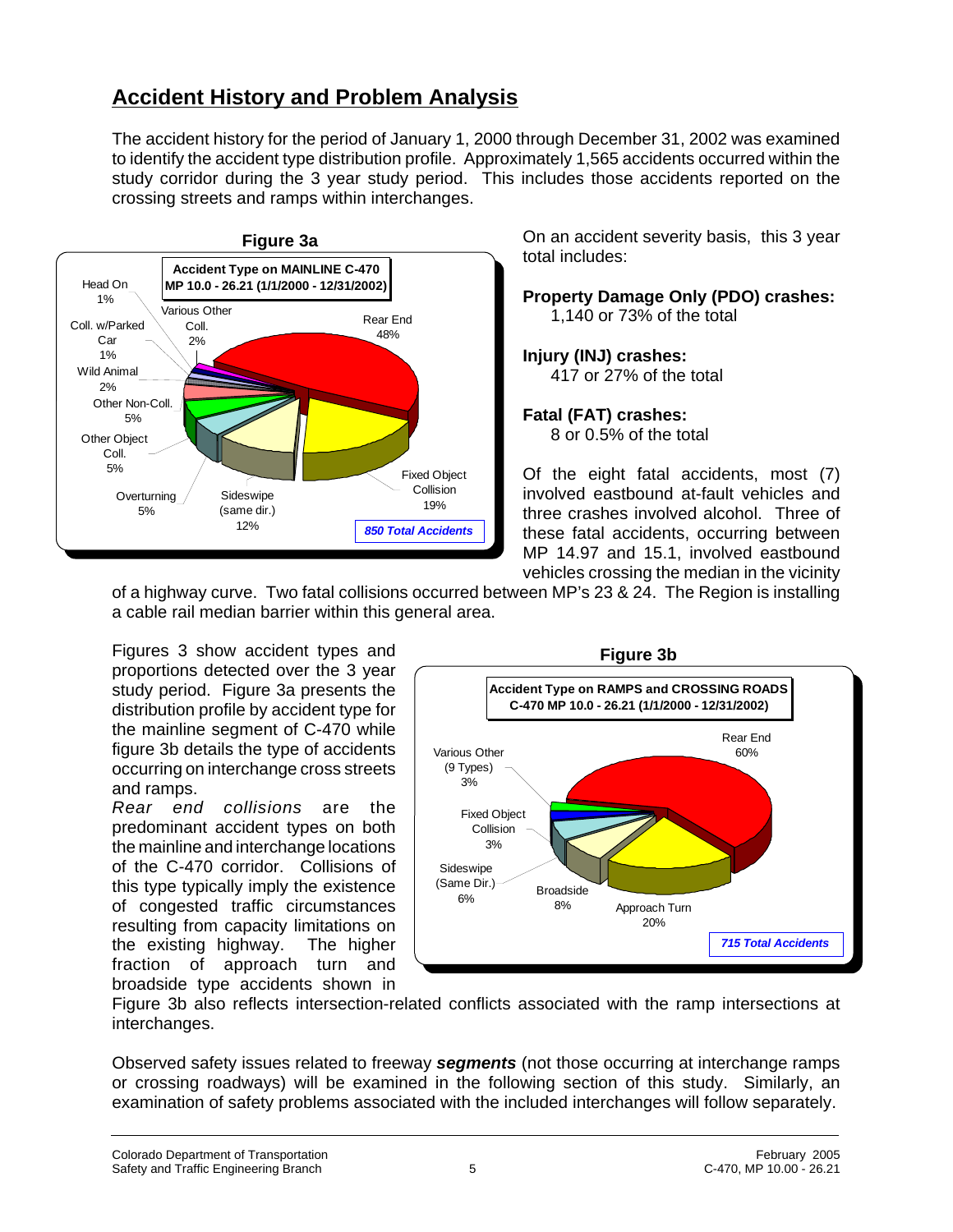## **FREEWAY SEGMENTS**

## *Safety Performance Function Analysis*

We have refined the assessment of the magnitude of safety problems on freeway segments through the use of Safety Performance Functions (SPF). The SPF reflects the complex relationship between traffic exposure, measured in ADT, and accident count for a unit of road section measured in accidents per mile, per year. The SPF models provide an estimate of the normal or expected accident frequency and severity for a range of ADT among similar facilities. Two kinds of Safety Performance Functions were calibrated. The first one addresses the total number of accidents and the second one looks only at severe accidents or those involving an injury or fatality. SPFs allow us to assess the magnitude of the safety problem from a frequency and severity standpoint.

All of the dataset preparation was performed using the Colorado Department of Transportation (CDOT) accident databases. Accident history for various facilities was prepared over a period of 13 years. Average Daily Traffic (ADT) for each roadway segment for each of the 13 years was entered into the same dataset. Figure 4 illustrates how the dataset was prepared for urban freeway facilities.

**Figure 4**



Development of the SPF lends itself well to the conceptual formulation of *Level of Service of Safety* (LOSS). The level of service concept uses qualitative measures that characterize the safety of a roadway segment referenced to expected performance and severity. If the level of safety predicted by the SPF will represent a normal or expected number of accidents at a specific level of ADT, then the degree of deviation from the norm can be stratified to represent specific levels of safety.

LOSS-I - Indicates low potential for accident reduction LOSS-II- Indicates better than expected safety performance LOSS-III - Indicates less than expected safety performance LOSS-IV - Indicates high potential for accident reduction

Gradual change in the degree of deviation of the LOSS boundary line from the fitted model mean reflects the observed increase of variability in accidents/mile as ADT increases. This increase is consistent with a negative binomial error structure and reflects over-dispersion typical of this highway environment. Possible explanation for the over-dispersion in the urban freeway dataset may be the influence of different ramp volumes on the freeway safety performance. LOSS reflects how the roadway segment is performing in regard to its expected accident frequency and severity at a specific level of ADT. It only provides an accident frequency and severity comparison with the expected norm. It does not, however, provide any information related to the nature of the safety problem itself. If a safety problem is present, LOSS will only describe it's magnitude from a frequency and severity standpoint. The nature of the problem is determined through diagnostic analysis using direct diagnostic and pattern recognition techniques.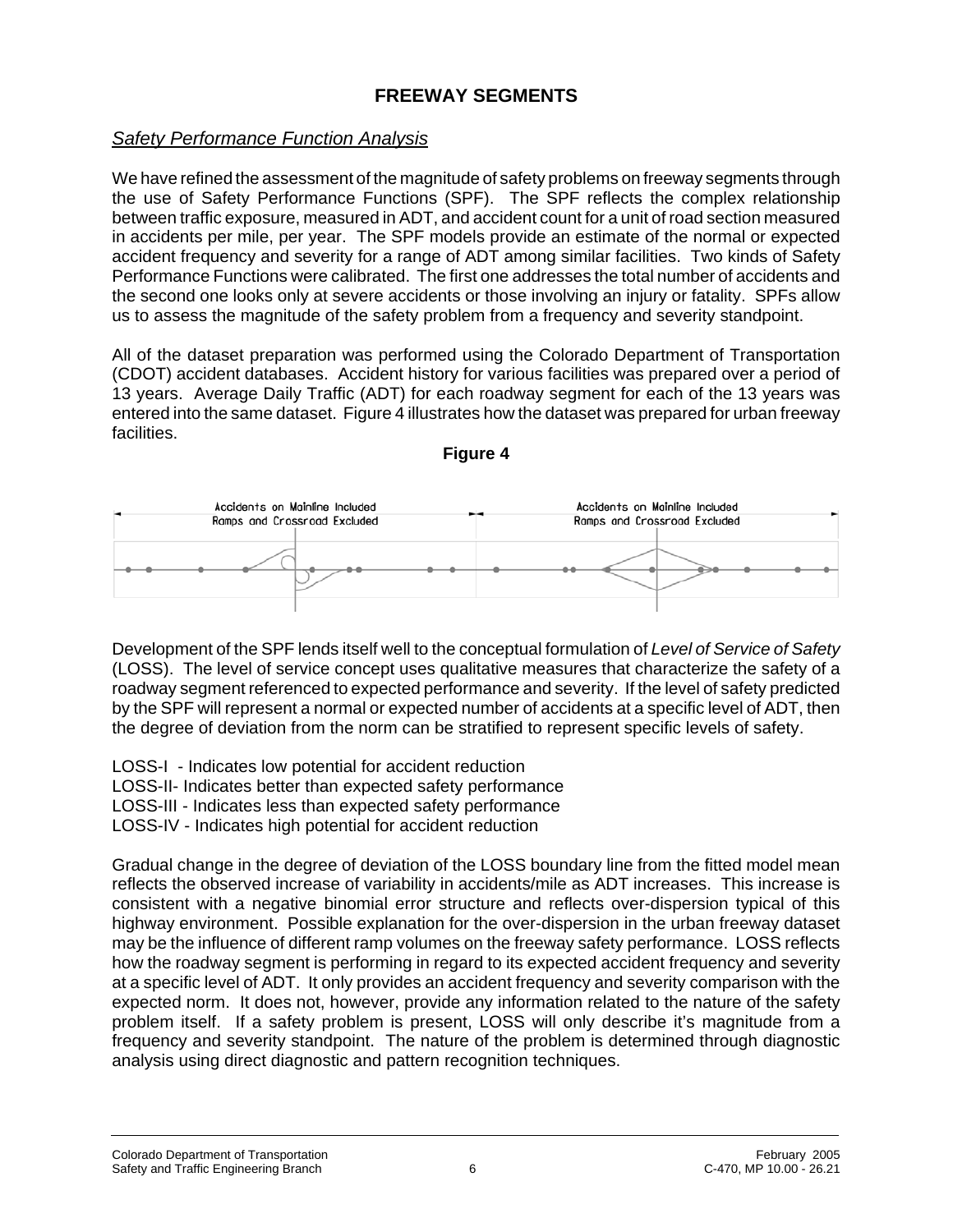Figure 5 depicts the SPF calibrated specifically for all or *total accident* occurrence on urban 4-lane freeways. Data for three years of accident history (averaged together) on C-470 has been partitioned into nine separate segments, each including one interchange, and plotted for evaluation. The total accident SPF and inj+fat accident SPF analyses (shown in Figure 6) describe the magnitude of safety problems from a frequency and severity standpoint.



### **Figure 5: SPF for Total Accidents**

6 MP 20.31 - 22.62, Includes University Blvd. Interchange Area.

 $\overline{7}$ MP 13.17 - 16.12. Includes Wadsworth & Platte Canyon (SH's 121 & 75) Interchange Areas

MP 9.03 - 11.34, Includes Ken Caryl Rd. Interchange Area. 8

9 MP 11.35 - 13.16, Includes Kipling Pkwy. Interchange Area.

From figure 5, it can be observed that most sections of mainline C-470 operate in the LOSS II zone (better than expected safety performance when compared with similar facilities). This is not unexpected as this highway is of comparatively recent construction and was designed to an interstate standard. Closer review indicates short segments near the Santa Fe Dr. interchange (SPF test location 1 above) and Lucent Blvd. interchange (SPF test location 2) exhibit recent total accident frequency levels in the LOSS III envelope which is slightly worse than expected for this type of highway. Figures 7, below, show the accident type breakdown for several of the SPF locations plotted in the above graph. In general, the observed SPF recorded on C-470 parallels the statewide model at the present user level with the few noted exceptions.